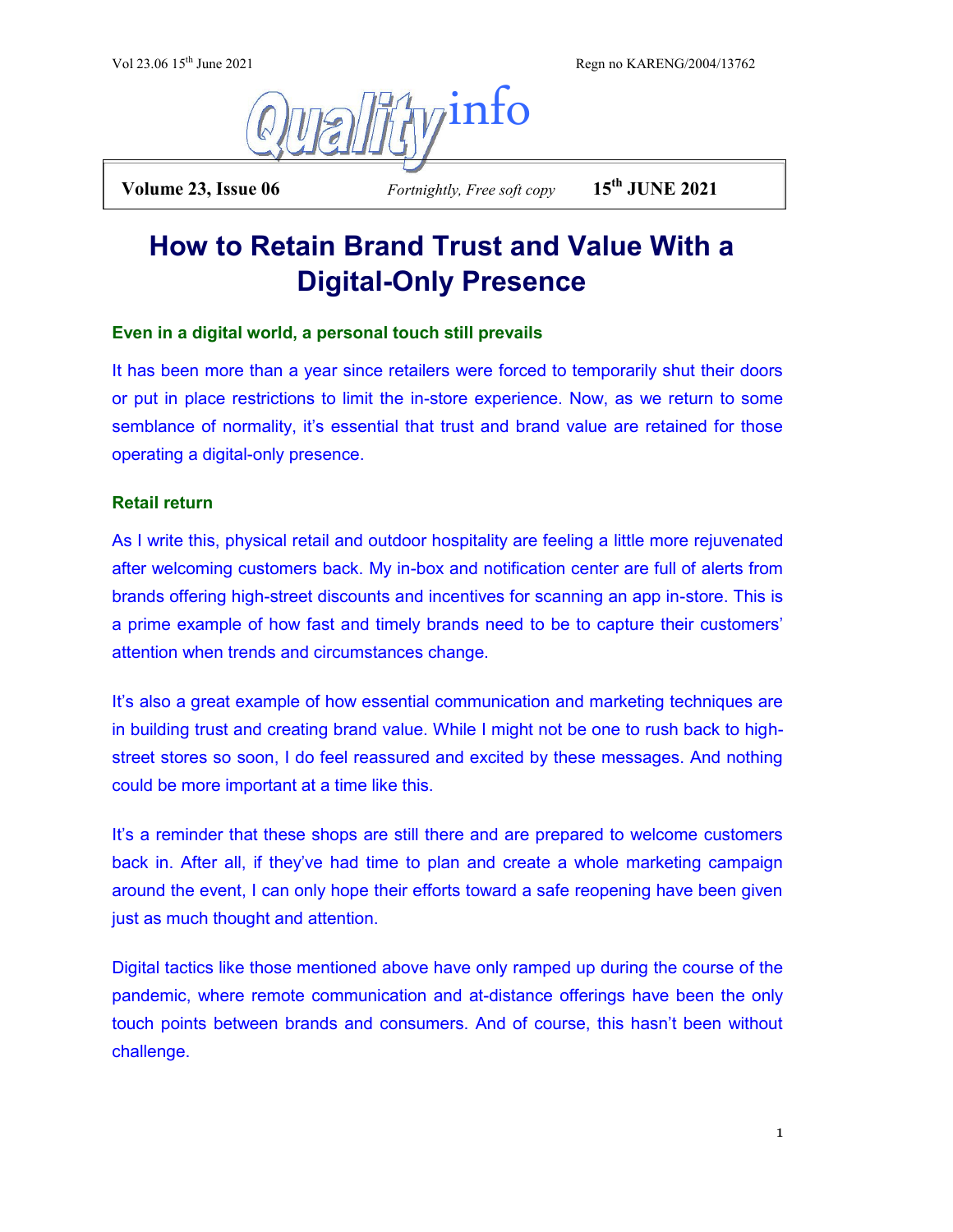#### **Digital-led trust**

It's human nature for us to trust and find greater value in something we can see for ourselves in person. Traditionally, brands have been able to create this through in-store experiences where customers know they can see products and services in action and are able to interact with staff and experts should there be any concerns. While digital channels do offer their own set of benefits, meeting these innate human needs is not one of them.

So, in a bid to retain consumer trust amid the uncertainty of forced closures, measures, and constantly changing restrictions, we've seen a number of effective strategies from brands. Regular push notifications and email communications just scratch the surface. These tactics are a great way to generate instant response, whether it's a brand reminder, an update on important changes, or simply an alert of a new deal in an attempt to drive website traffic.

By now, it's a known fact that personalized messages generate better results. And these forms of digital communication can certainly be personalized with little effort on the brand's part. Whether it's a mass email with a tailored first name field, or an app alert that is sent as a restriction lifts—both feel personal and as though they have been sent by a real individual who knows who you are and understands the context of a situation.

But today's customers need and expect more. These tactics have been used for years, and the sensitivity of the pandemic has called for a more human approach in terms of marketing and customer service. And that's exactly what many successful brands have been doing.

#### **In-store online**

While driving traffic to a website is important, it's the service on offer once a customer lands on a page that makes the difference when it comes to building trust and brand value, and ultimately, converting. It's all about translating the human in-store experience online.

For example, we've seen greater focus and uptake in live chat features on websites, with this now being an expected function for [more than half](https://www.gomoxie.com/press/shoppers-want-to-chat-on-mobile) of consumers. Through such features, customers expect to be able to talk to a real person on the side of the screen who is able to understand their queries and responsively provide a solution.

Some companies have taken this one step further, and now offer a Shop Live feature that enables customers to video call a real sales representative who can help them with their purchase. In this way, brands are able to bridge the gap between themselves and their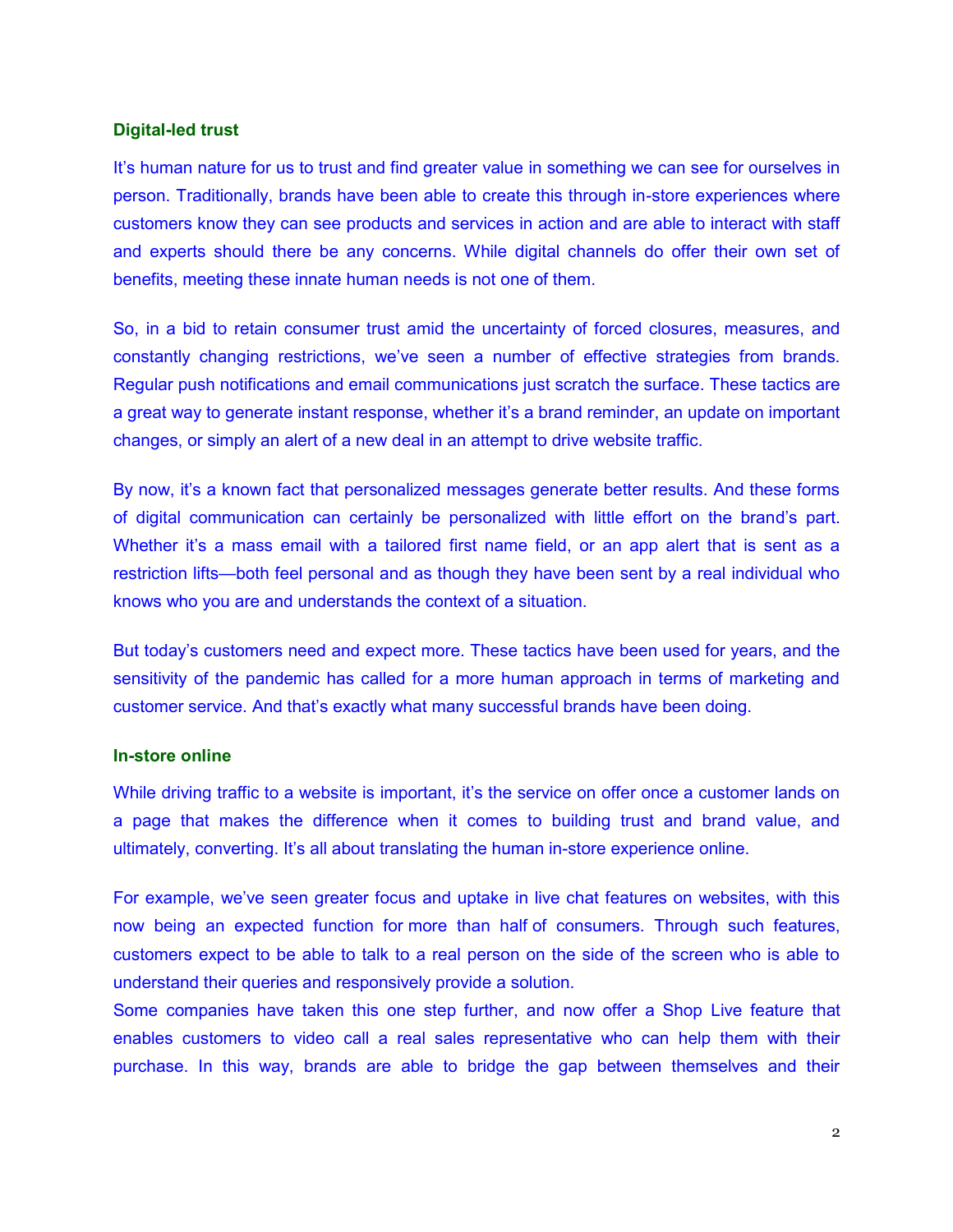consumers, even in a time of social distancing. And as a result, are able to retain trust, while also adding value to their brand through the out of-the-box and supportive offering.

Other tactics have included offering incentives that encourage repeat purchases. For example, many online retailers offer unlimited next-day delivery subscription services, whereby a one-off, higher yearly fee provides access to a year's worth of free delivery. With the delay between placing an order and it then arriving, as well as delivery fees being some of the biggest deterring factors from online purchases, the incentive has been incredibly effective in increasing loyalty. That feeling of the brand also offering you a better deal is also a great way to build trust, so even though a brand might be increasing the cost it incurs for delivery, the value of a repeating customer and their advocacy hold much more weight.

In this sense, it's all about how a brand and its offerings are perceived by customers. And another surefire way of improving brand perceptions is through pay-per-click (PPC) tactics. Anyone operating in ecommerce knows how competitive the market is. Ensuring your brand is seen above competitors is key in driving awareness and trust, as ultimately, a higher ranking and greater visibility reflect positively on a brand's trustworthiness.

#### **Data-led insights**

Clearly, there are a number of ways in which businesses can adapt and improve their offerings to encourage trust and add value. Of course, implementing all of these changes will be wasteful for budgets and not necessarily effective for every brand. Therefore, it's important that you understand your market and customers, which can prove a challenge as things continue to constantly change as they have been.

But a solution may not be too hard to find. Insight software has advanced just as fast as these markets and customer behaviors. Therefore, with the right tools on your side, you can monitor shifts in the market in real time and adjust your offerings in response.

For example, if data shows you receive more website traffic at certain times, it may be an option to increase the number of customer service staff operating the live chat function during those periods to minimize waiting times and improve customer experience.

These tools can also help you decide which channels to focus PPC efforts depending on those your customers visit most often. Using this data, you can then allocate budget accordingly, ensuring wasted spend is minimized while results are maximized. For example, during the pandemic, the figures were showing a greater uptake in use of marketplaces such as Amazon,